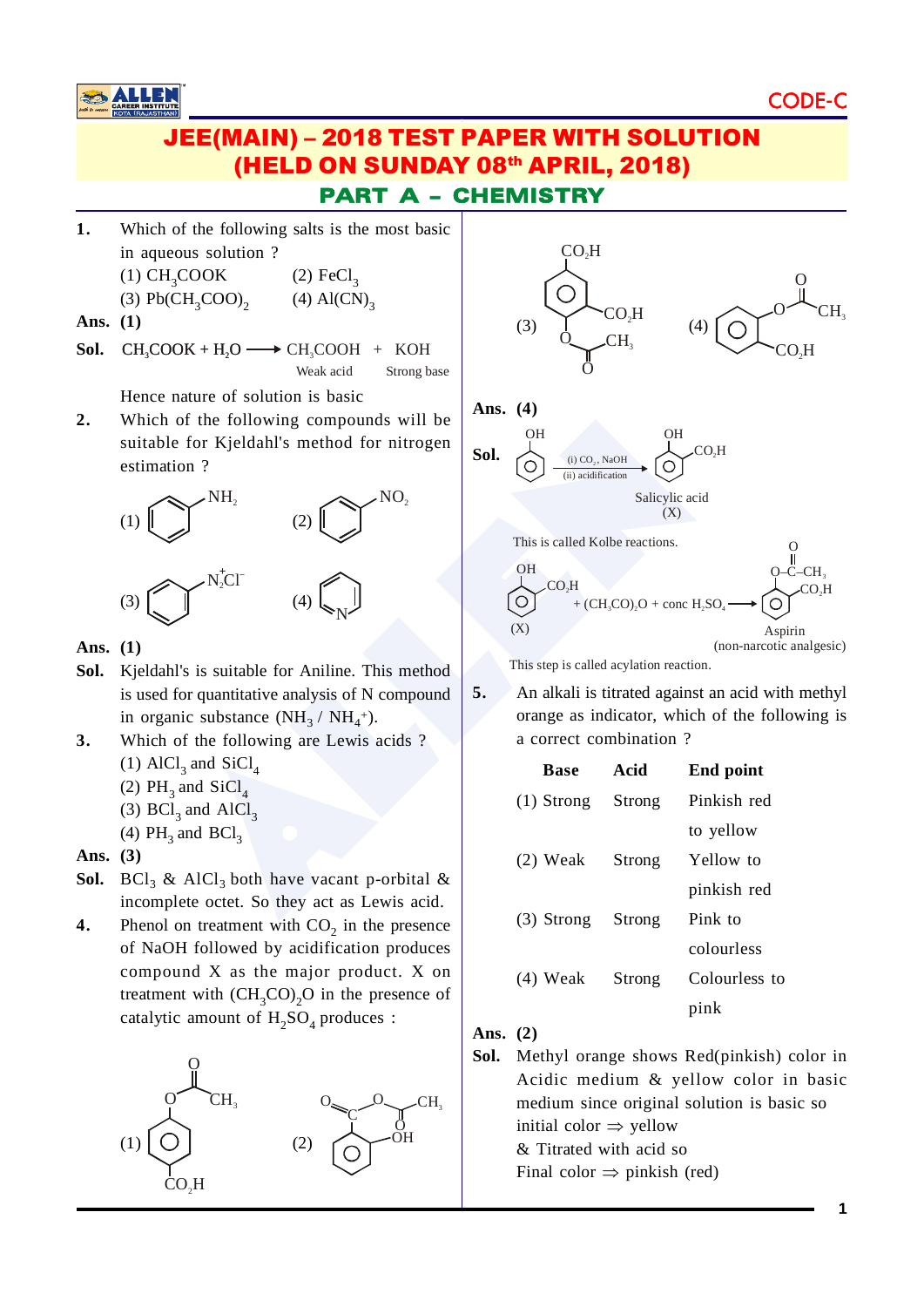**6.** An aqueous solution contains  $0.10 M H_2S$  and 0.20 M HCl. If the equilibrium constants for the formation of HS<sup>-</sup> from H<sub>2</sub>S is  $1.0 \times 10^{-7}$  and that of  $S^{2-}$  from HS<sup>-</sup> ions is  $1.2 \times 10^{-13}$  then the concentration of  $S^{2-}$  ions in aqueous solution is :

| (1) $3\times10^{-20}$     | $(2)$ 6×10 <sup>-21</sup> |
|---------------------------|---------------------------|
| $(3)$ 5×10 <sup>-19</sup> | $(4)$ 5×10 <sup>-8</sup>  |

#### **Ans. (1)**

**Sol.**  $[H_2S] = 0.10 M$  $[HCI] = 0.20 M \implies [H^+] = 0.2 M$ (1)  $H_2S \rightleftharpoons HS^- + H^+$   $K_1 = 1.0 \times 10^{-7}$ (2) HS  $\rightleftharpoons$  S<sup>2-</sup> + H<sup>+</sup> K<sub>2</sub> = 1.2 × 10<sup>-13</sup> So ,  $H_2S \rightleftharpoons S^{2-} + 2H^+$  =  $K_1 \times K_2$ <br>= 1.2 × 10<sup>-20</sup>

So,

$$
[S2 - J = \frac{1.2 \times 10^{-20} \times [H_2S]}{[H^+]^2}
$$
  
= 
$$
\frac{1.2 \times 10^{-20} \times 10^{-1}}{4 \times 10^{-2}}
$$
  
= 
$$
3 \times 10^{-20} M
$$

\* All the [H + ] will come from strong acid [HCl] only.

**7.** The combustion of benzene (1) gives  $CO<sub>2</sub>(g)$ and  $H_2O(1)$ . Given that heat of combustion of benzene at constant volume is  $-3263.9$  kJ mol<sup>-1</sup> at 25° C; heat of combustion  $(in \text{ } kJ \text{ } mol^{-1})$  of benzene at constant pressure will be -  $(R = 8.314 \text{ JK}^{-1} \text{ mol}^{-1})$  $(1) -452.46$  (2) 3260  $(3)$  –3267.6 (4) 4152.6

**Ans. (3)**

**2**

**Sol.** 
$$
C_6H_6(\ell) + \frac{15}{2}O_2(g) \rightarrow 6CO_2(g) + 3H_2O(\ell)
$$
  
\n $\Delta n_g = 6-7.5 = -1.5$  (change in gaseous mole)  
\n $\Delta U$  or  $\Delta E = -3263.9$  kJ  
\n $\Delta H = \Delta U + \Delta n_g RT$   
\n $\Delta n_g = -1.5$   
\n $R = 8.314$  JK<sup>-1</sup> mol<sup>-1</sup>  
\nT = 298 K  
\nSo  $\Delta H = -3263.9 + (-1.5)$  8.314 × 10<sup>-3</sup> × 298  
\n= -3267.6 kJ  
\n $\Delta H$  = Heat at constant pressure  
\n $\Delta U / \Delta E$  = Heat at constant volume  
\n $R = gas$  constant

(1)  $(NH_4)_2Cr_2O_7$ (2)  $NH_4NO_2$ (3)  $(NH_4)_2SO_4$ (4)  $Ba(N_3)_2$ **Ans. (3) Sol.** 1.  $(NH_4)_2$   $Cr_2O_7 \xrightarrow{\Delta} Cr_2O_3 + N_2 + 4H_2O$ 2.  $NH_4NO_2 \xrightarrow{\Delta} N_2 + 2H_2O$ 3.  $(NH_4)_2SO_4 \xrightarrow{\Delta} 2NH_3 + H_2SO_4$ 4. Ba( $N_3$ )<sub>2</sub>  $\xrightarrow{\Delta}$  Ba+3 $N_2$ In reaction (3)  $NH<sub>3</sub>$  is evolved where as in reaction 1, 2 and 4  $N_2$  is evolved. **9.** How long (approximate) should water be  $\Rightarrow$   $S^2 + H^*$   $K_2 = 1.2 \times 10^{-13}$ <br>  $\Rightarrow$   $S^2 + H^*$   $K_2 = 1.2 \times 10^{-13}$ <br>  $= \frac{1.2 \times 10^{20} \times [H_2S]}{[H^+]^2}$ <br>  $= 1.2 \times 10^{-20}$ <br>  $\Rightarrow$   $\frac{1.2 \times 10^{20} \times 10^{-1}}{4 \times 10^{-2}}$ <br>  $= 3 \times 10^{-20} M$ <br>  $= 10.8$  Mousing through the oxyge c electrolysed by passing through 100 amperes current so that the oxygen released can completely burn 27.66 g of diborane ? (Atomic weight of  $B = 10.8$  u) (1) 0.8 hours (2) 3.2 hours (3) 1.6 hours (4) 6.4 hours **Ans. (2) Sol.**   $B_2H_6 + 3O_2 \rightarrow B_2O_3 + 3H_2O$ moles of O<sub>2</sub> required = 3x moles of  $B_2H_6$ 27.6  $= 3 \times$  $\frac{27.6}{27.6}$  = 3  $\frac{I \times t}{96500}$  = moles of O<sub>2</sub> × 4  $\frac{100 \times t}{96500} = 3 \times 4$  $\times$  4  $\times$  9  $3 \times 4 \times 96500$  $t =$  sec. 100  $= 3.2$  hours. **10.** Total number of lone pair of electrons in  $I_3^-$  ion is  $(1) 6$  (2) 9  $(3) 12$  (4) 3 **Ans. (2)**  $\odot$  $\odot$  I  $\odot$ **Sol.**

**8.** The compound that does not produce nitrogen gas by the thermal decomposition is

Total number of lone pair in  $I_3^-$  is 9.

 $\odot$  I  $\odot$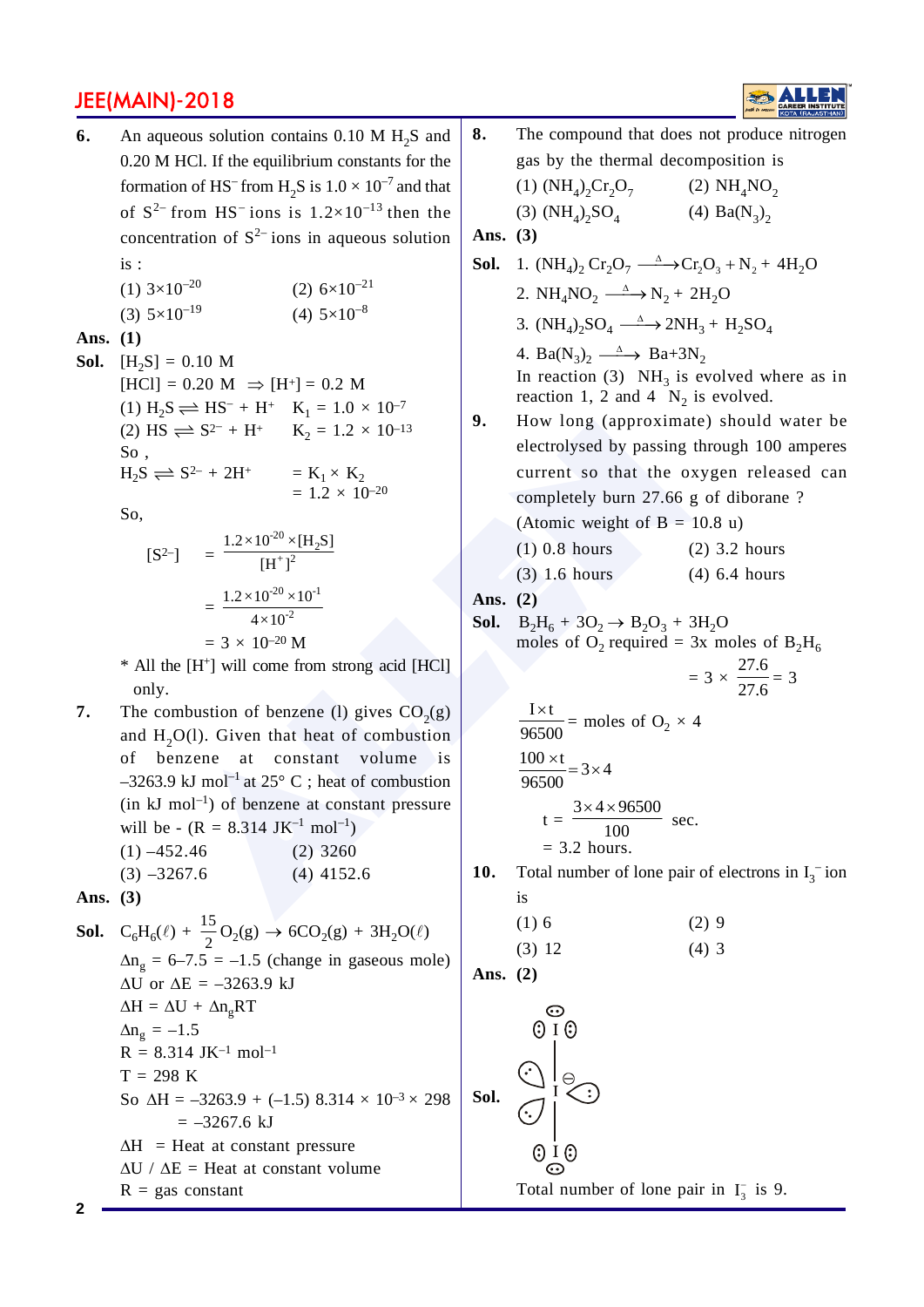

$$
(1) Ca \t(2) Al
$$

| $(3)$ Fe | $(4)$ Zn |
|----------|----------|

**Ans. (2)**

**Sol.** Al + 3H<sub>2</sub>O  $\frac{\text{NaOH}}{\text{NaOH}}$  Al(OH)<sub>3</sub>  $\downarrow$  +3/2H<sub>2(g)</sub> (x) white gelatinous ppt.  $\downarrow$  soluble in excess of NaOH and form  $Na[A(OH)_4]$ 

$$
2\text{Al}(\text{OH})_3 \xrightarrow{\Delta} \text{Al}_2\text{O}_3 + 3\text{H}_2\text{O}
$$

used as

adsorbent in chromatography

So metal is Al.

- **12.** According to molecular orbital theory, which of the following will not be a viable molecule ?
	- (1)  $He_2^+$ (2)  $H_2^-$
	- (3)  $H_2^2$ - (4)  $\text{He}_2^{2+}$

**Ans. (3)**

**Sol.** The electronic configuration of  $H_2^{2\Theta}$  is



Bond order of  $H_2^{2\Theta} = \frac{N_b - N_a}{2} = \frac{2 - 2}{2} = 0$ .

Hence  $H_2^{20}$  does not exist, due to zero bond order.

**13.** The increasing order of basicity of the following compounds is :



**Sol.** Order of base nature depends on electron donation tendency.

> In compound  $\swarrow$ <sup>NH</sup> nitrogen is sp<sup>2</sup> hybridized so least basic among all given compound.

$$
\text{compound} \quad \longrightarrow_{\text{NH}}^{\text{NH}_2} \quad \text{is} \quad \text{very} \quad \text{strong}
$$

nitrogeneous organic base as lone pair of one nitrogen delocalize in resonance and make another nitrogen negativly charged and conjugate acid have two equivalent resonating structure.

Thus it is most basic in given compouds.

NHCH 3 (secondary amine) more basic

than  $\mathscr{D}^{\text{NH}_2}$  (primary amine)

- **14.** Which type of 'defect' has the presence of cations in the interstitial sites ?
	- (1) Vacancy defect
	- (2) Frenkel defect
	- (3) Metal deficiency defect
	- (4) Schottky defect

**Ans. (2)**

**Sol.** In Frenkel defect, some of ion (usually cation due to their small size) missing from their correct position and occupies position in interstitial.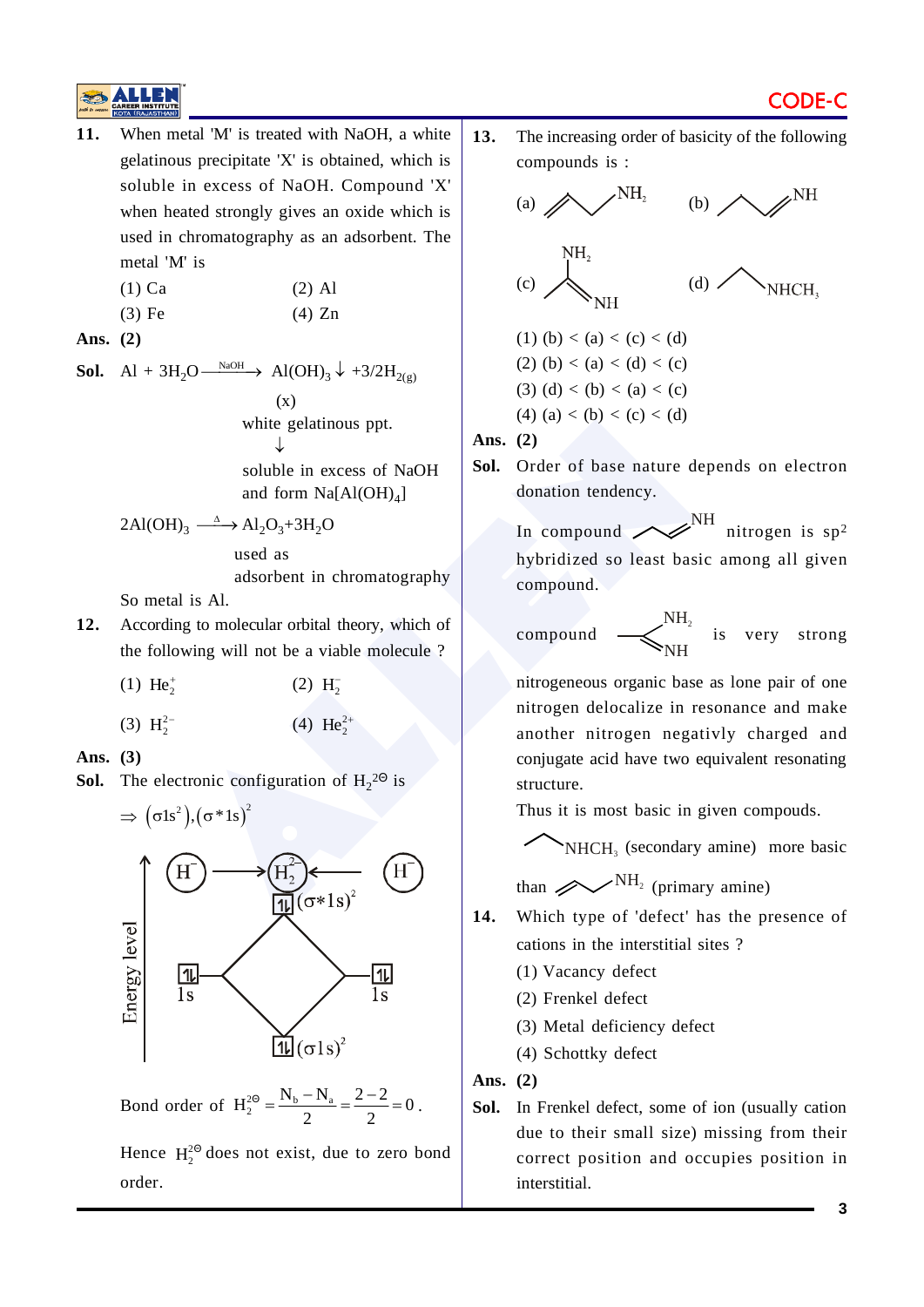

- (3) KCl,  $B_2H_6$
- (4) KCl,  $B_2H_6$ ,  $PH_3$

**Ans. (2)**

**Sol.** PH<sub>3</sub>  $O<sub>2</sub>$  $B_2H_6$  $H<sub>a</sub>SO<sub>a</sub>$ All are covalent compounds

KCl is ionic compound.

- **16.** The oxidation states of
	- Cr in  $[Cr(H<sub>2</sub>O)<sub>6</sub>]Cl<sub>3</sub>, [Cr(C<sub>6</sub>H<sub>6</sub>)<sub>2</sub>],$  and  $K_2[\text{Cr(CN)}_2(O_2(O_2)(NH_3)]$  respectively are :
	- $(1) +3$ ,  $+2$ , and  $+4$
	- $(2) +3$ , 0, and  $+6$
	- $(3) +3$ , 0, and  $+4$
	- $(4) +3$ ,  $+4$ , and  $+6$
- **Ans. (2)**
- **Sol.** (i)  $[Cr(H<sub>2</sub>O)<sub>6</sub>]Cl<sub>3</sub>:Hexaaquachromium(III) chloride$  $x + 6 \times 0 + (-1) \times 3 = 0$

 $x = +3$ 

- (ii)  $[Cr(C_6H_6)_2]$ : bis( $\eta^6$ -benzene)chromium(0)  $y + 2 \times 0 = 0$ 
	- $|y = 0|$
- (iii)  $K_2[Cr(CN)_2(O)_2(O_2) (NH_3)]$ :

Potassium amminedicyanidodioxidoperoxidochromate(VI)  $2 \times 1 + z + 2 \times (-1) + 2 \times (-2) + (-2) + 0 = 0$ 

 $|z = +6|$ 

The oxidation states of Cr in  $[Cr(H<sub>2</sub>O)<sub>6</sub>]Cl<sub>3</sub>$ , [ $Cr(C_6H_6)_2$ ], and  $K_2[Cr(CN)_2 (O)_2 (O_2) (NH_3)]$ respectively are  $+3$ , 0 and  $+6$ .

**17.** Hydrogen peroxide oxidises  $[Fe(CN)<sub>6</sub>]^{4-}$  to  $[Fe(CN)<sub>6</sub>]$ <sup>3-</sup> in acidic medium but reduces  $[Fe(CN)<sub>6</sub>]$ <sup>3-</sup> to  $[Fe(CN)<sub>6</sub>]$ <sup>4-</sup> in alkaline medium. The other products formed are, respectively :

(1)  $(H_2O + O_2)$  and  $(H_2O + OH^{-})$ 

- (2)  $H_2O$  and  $(H_2O + O_2)$
- (3)  $H_2O$  and  $(H_2O + OH^{-})$
- (4)  $(H_2O + O_2)$  and  $H_2O$

**Ans. (2)**

- All are covalent compounds<br>
ionic compound.<br>
idation states of<br>  $[Cr(H_2O)_6]Cl_3,[Cr(C_6H_6)_2]$ , and<br>  $\rightarrow$   $[Pr^{0^{-2}}(CN)_6]^+ + H_2O_2^{-1} + 2H_3O^{-2}$ <br>  $\rightarrow$   $[Pr^{0^{-3}}(CN)_6]^+ + 2H_2O^{-2}$ <br>  $\rightarrow$   $[Pr^{0^{-3}}(CN)_6]^+ + 2H_2O^{-2}$ <br>  $\rightarrow$   $[Pr^{0^{-3}}(CN)_6]^+$ **Sol.** (i)  $\left[ \text{Fe}^{+2} (\text{CN})_6 \right]^{4-} + \text{H}_2\text{O}_2^{-1} + 2\text{H}^+$  $\downarrow$  $\left[ \text{Fe}^{+3} (\text{CN})_6 \right]^{3-} + 2 \text{H}_2 \text{O}^{-2}$ (ii)  $\left[ \text{Fe}^{+3} (\text{CN})_6 \right]^{3-} + \text{H}_2\text{O}_2^{-1} + 2\text{OH}^{-}$ ↓  $\left[ \text{Fe}^{+2} (\text{CN})_6 \right]^{4-} + \text{O}_2^0 + 2 \text{H}_2 \text{O}$ 
	- **18.** Glucose on prolonged heating with HI gives :
		- (1) 1–Hexene
		- (2) Hexanoic acid
		- (3) 6-iodohexanal
		- (4) n-Hexane

**Ans. (4)**

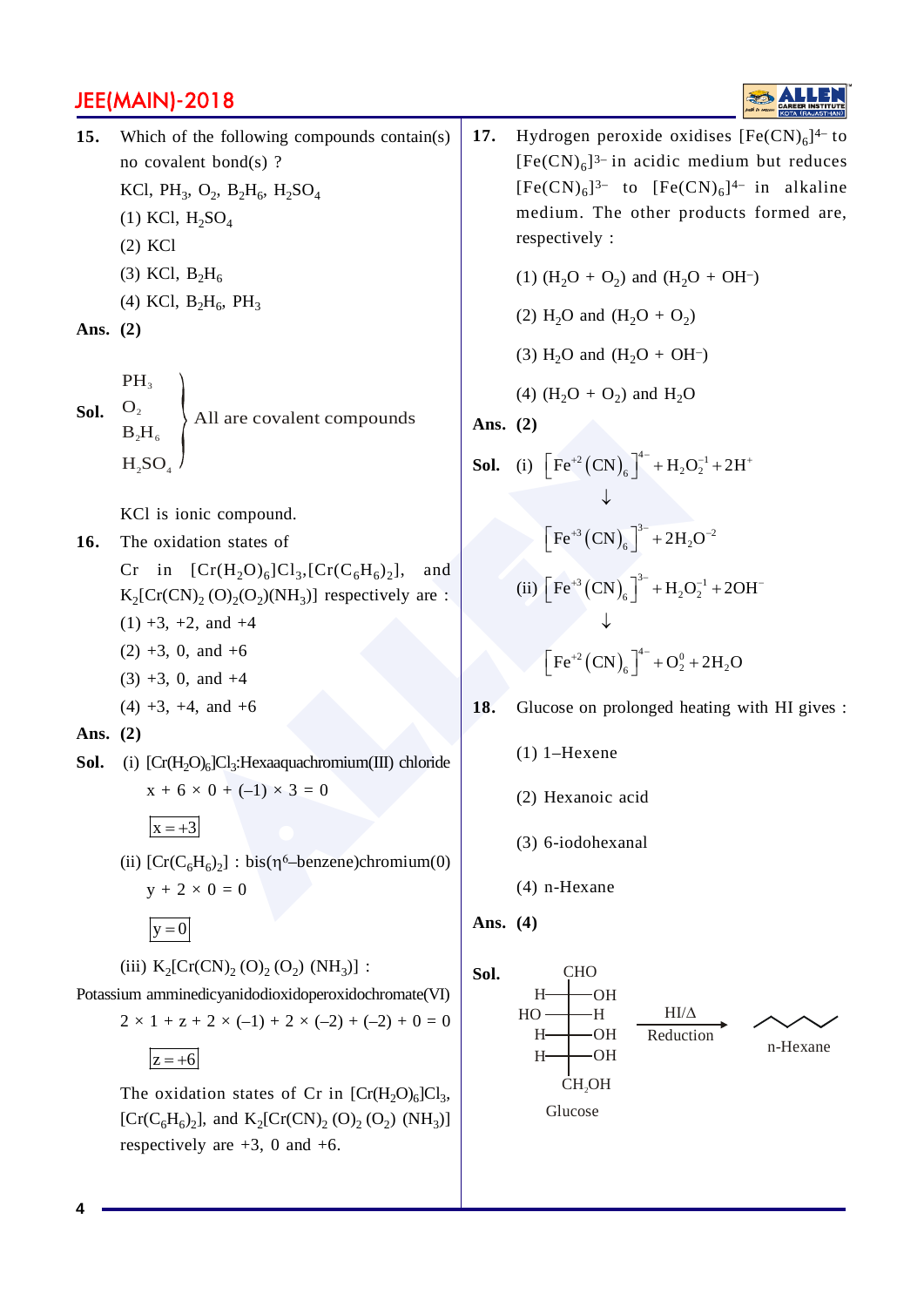

**19.** The predominant form of histamine present in human blood is  $(pK_a, Histidine = 6.0)$ 











**Sol.** Structure of Histamine



Blood is slightly basic in nature (7.35 pH) approx.

At this pH terminal  $NH<sub>2</sub>$  will get protonated due to more basic nature.

 $\therefore$  Predominant structure of Histamine is



- **20.** The recommended concentration of fluoride ion in drinking water is up to 1 ppm as fluoride ion is required to make teeth enamel harder by converting  $[3Ca<sub>3</sub> (PO<sub>4</sub>)<sub>2</sub> \text{Ca(OH)}<sub>2</sub>]$  to :
	- (1)  $[3(CaF_2) \cdot Ca(OH)_2]$
	- (2)  $[3(Ca_3(PO_4)_2 \cdot CaF_2]$

$$
(3) [3(Ca(OH)2]\cdot CaF2]
$$

(4)  $[CaF_2]$ **Ans. (2)**

**Sol.**  $[3Ca_{3}(PO_{4})_{2}.Ca(OH)_{2}] + 2F^{0}$ (drinking water upto 1ppm)

$$
[3Ca3(PO4)2.CaF2] + 2OH°
$$
  
(Harder teeth  
enamel)

**21.** Consider the following reaction and statements :

 $[Co(NH_3)_4Br_2]^+ + Br^- \rightarrow [Co(NH_3)_3Br_3] + NH_3$ 

- (I) Two isomers are produced if the reactant complex ion is a *cis*-isomer.
- (II) Two isomers are produced if the reactant complex ion is a *trans-*isomer.
- (III) Only one isomer is produced if the reactant complex ion is a *trans*-isomer.
- (IV)Only one isomer is produced if the reactant complex ion is a *cis*-isomer.

The correct statements are :

- (1) (I) and (III) (2) (III) and (IV)
- (3) (II) and (IV)  $(4)$  (I) and (II)

**Ans. (1)**

**Sol.**

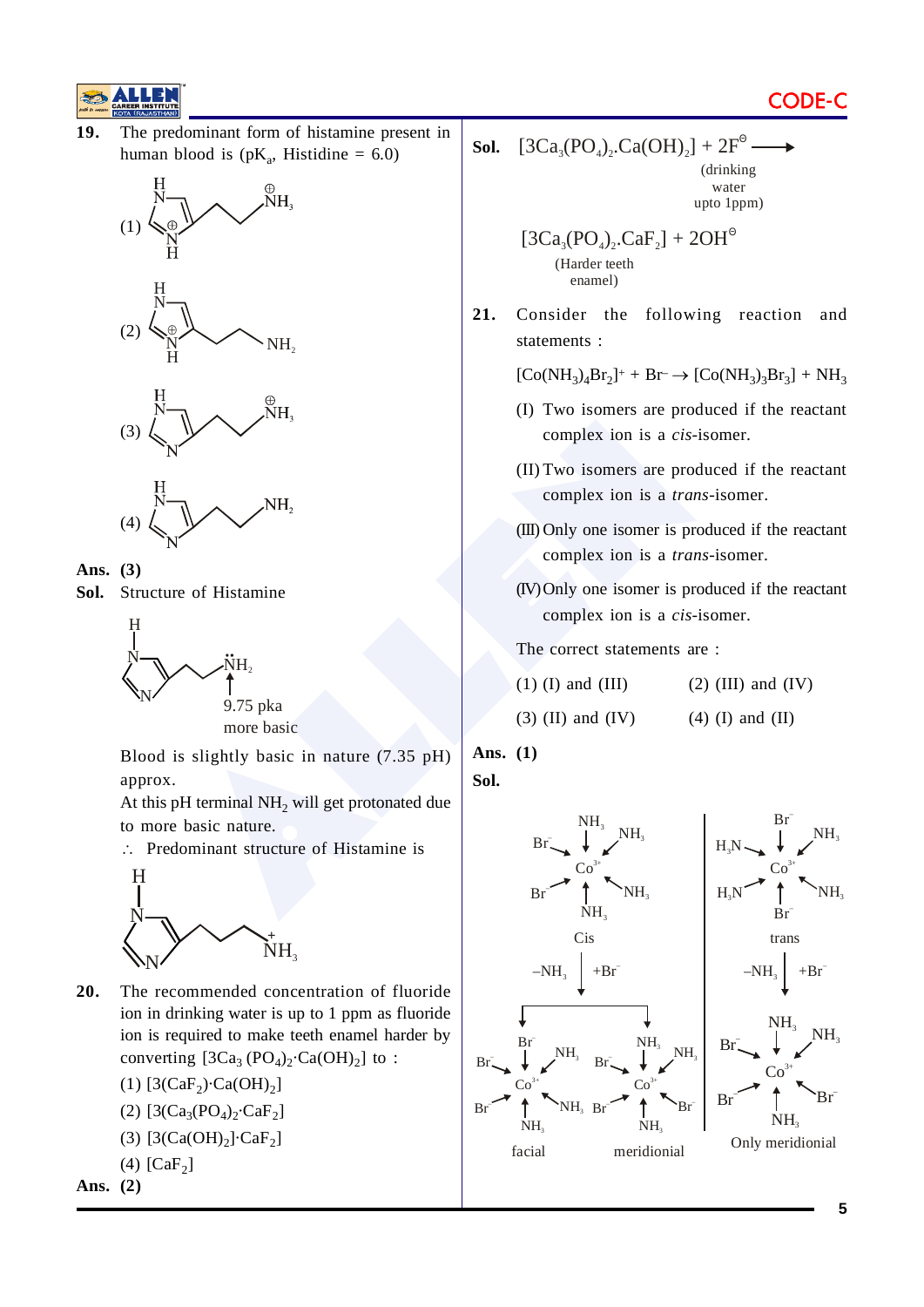

 $(1)$  NaBH<sub>4</sub>  $(2)$  Na/liq.NH<sub>3</sub>

(4)  $H_2-Pd/C$ , BaSO<sub>4</sub>  $(3)$  Sn-HCl

Ans.  $(2)$ 

Na/liq.  $NH_3$ Sol.

> Birch reduction is anti addition. So trans alkene will be produced.

23. The ratio of mass percent of C and H of an organic compound  $(C_xH_yO_z)$  is 6 : 1. If one molecule of the above compound  $(C_xH_yO_z)$ contains half as much oxygen as required to burn one molecule of compound  $C_xH_y$ completely to  $CO<sub>2</sub>$  and H<sub>2</sub>O. The empirical formula of compound  $C_xH_yO_z$  is:

> (2)  $C_3H_4O_2$  $(1) C<sub>2</sub>H<sub>4</sub>O$ (3)  $C_2H_4O_3$ (4)  $C_3H_6O_3$

Ans.  $(3)$ 

**Sol.**  $\frac{12x}{y} = \frac{6}{1}$  $\overline{2x = y}$  for  $C_xH_vO_z$  $C_xH_y(g) + \left(x + \frac{y}{4}\right)O_{2(g)} \longrightarrow xCO_{2(g)} + \frac{y}{2}H_2O(\ell)$ no. of oxygen atom in  $C_xH_vO_z = z$ no. of oxygen atom required for  $C_xH_y$ combustion is  $\left(x+\frac{y}{4}\right) \times 2 = \left(2x+\frac{y}{2}\right)$ . So  $z = \frac{1}{2} \left( 2x + \frac{y}{2} \right)$  $z = x + \frac{y}{4}$  $z = x + \frac{2x}{4} = \frac{3x}{2}$  $x : 2x : \frac{3x}{2}$  $2x : 4x : 3x$  $2:4:3$ Hence  $C_2H_4O_3$ 

24. Phenol reacts with methyl chloroformate in the presence of NaOH to form product A. A reacts with  $Br_2$  to form product B. A and B are respectively :









Ans. (2)

$$
\bigodot^{OH} + \text{Cl--C--O--Me} + \text{NaOH} \longrightarrow \bigodot^{O} \stackrel{\text{C--O--Me}}{\bigodot}
$$

Methylchloroformate This step involves acid base reaction at first followed by  $S_NAE$  reactions.



This step is called bromination.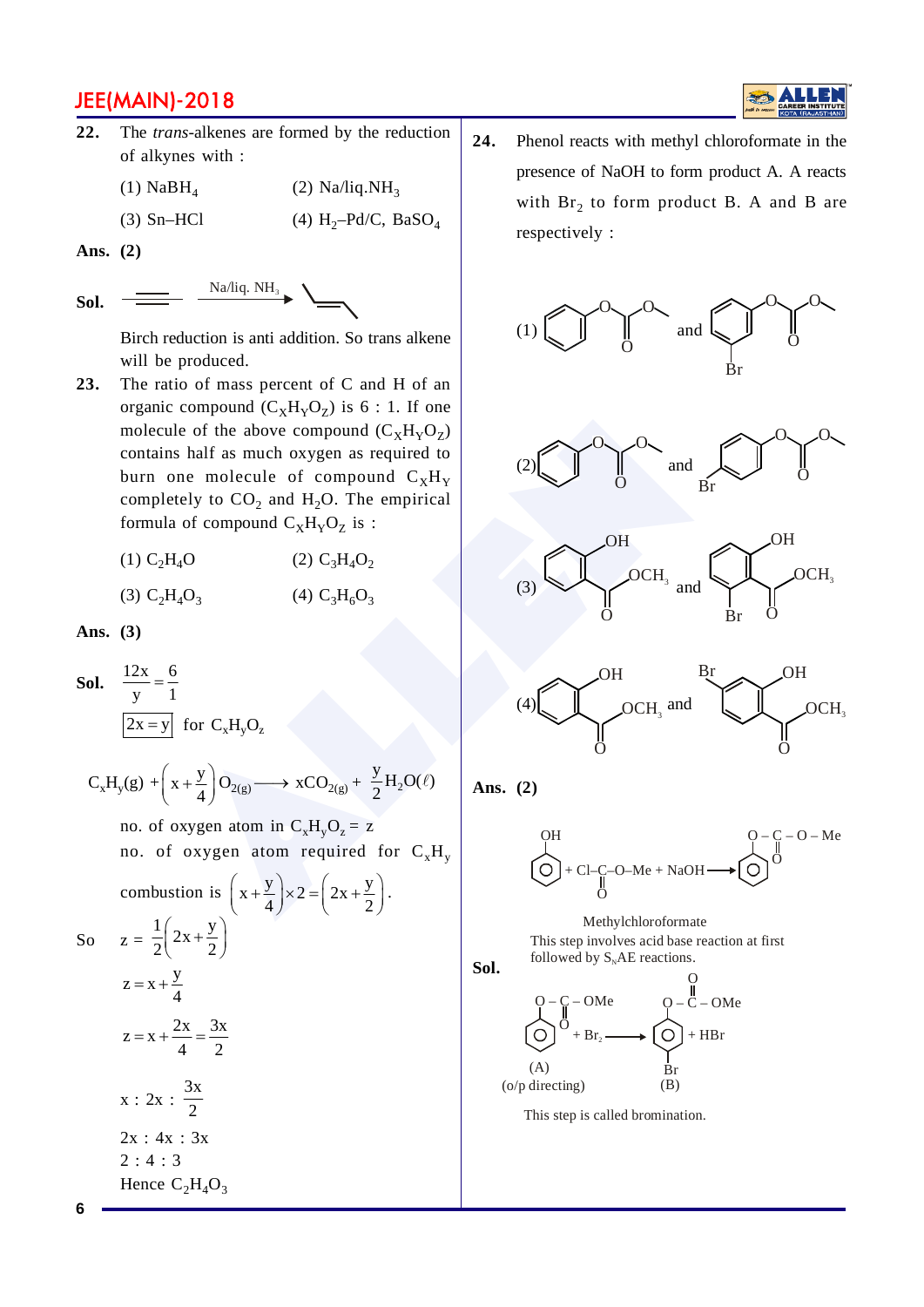

**25.** The major product of the following reaction is :



**Ans. (1)**



Reaction is dehydrohalogenation E2-elimination reaction. Elimination takes place in single step and proceed by formation of transition state from anti position.

**26.** Which of the following lines correctly show the temperature dependence of equilibrium constant, K, for an exothermic reaction ?



| $(3)$ A and D | $(4)$ A and B |
|---------------|---------------|
|               |               |

**Ans. (4)**

**Sol.** From thermodynamics

 $ln k = \frac{-\Delta H^{\circ}}{RT} + \frac{\Delta S^{\circ}}{R}$ RT R  $\frac{-\Delta H^{\circ}}{2} + \frac{\Delta S}{2}$ for exothermic reaction,  $\Delta H = -ve$ slope  $=$  $\frac{H^{\circ}}{H}$  = +ve R  $\frac{-\Delta H^{\circ}}{2}$  = +v So from graph, line should be A & B. **27.** The major product formed in the following reaction is :







**Ans. (3)**



It is nucleophilic substitution reaction.

**28.** A aqueous solution contains an unknown concentration of Ba2+. When 50 mL of a 1 M solution of  $Na<sub>2</sub>SO<sub>4</sub>$  is added, BaSO<sub>4</sub> just begins to precipitate. The final volume is 500 mL. The solubility product of BaSO<sub>4</sub> is  $1 \times 10^{-10}$ . What is the original concentration of Ba<sup>2+</sup>?

(1) 
$$
2 \times 10^{-9}
$$
 M  
(2)  $1.1 \times 10^{-9}$  M  
(3)  $1.0 \times 10^{-10}$  M  
(4)  $5 \times 10^{-9}$  M

**Ans. (2)**